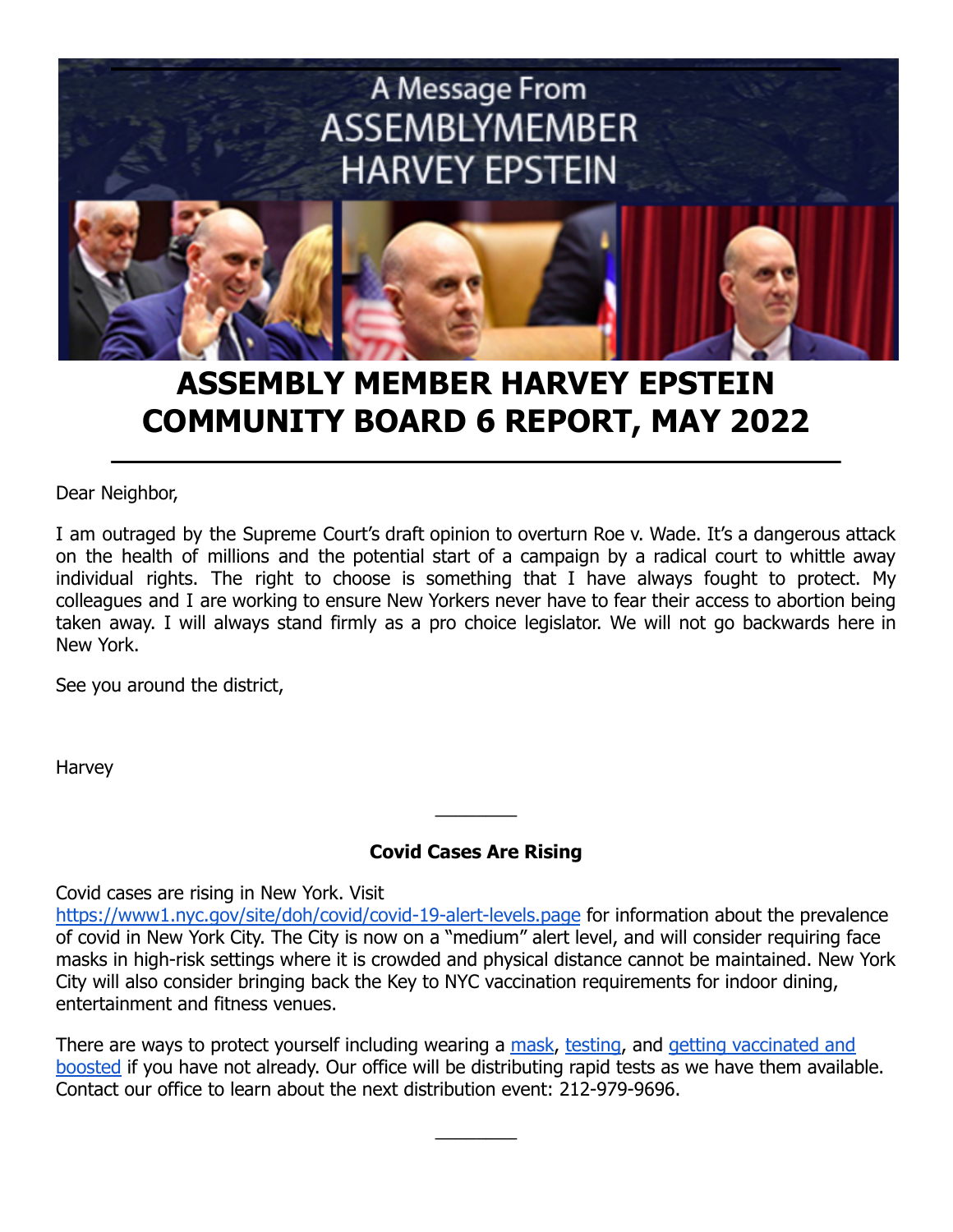## **Sweeps Don't Work: My Letter to Mayor Adams**

In light of the recent sweeps of homeless New Yorkers in our community, I felt I had to express to Mayor Adams the problems with this policy. It's not only inhumane and disruptive to bring dozens of cops and city workers onto our streets to hassle struggling New Yorkers, the policy simply does not work. Discarding their belongings sets them further back from being able to get secure housing and services. They wind up on the street either way. The problem goes unsolved.

You can read my letter [here](https://twitter.com/HarveyforNY/status/1516895515362877450?s=20&t=M_4F7VyJ8zTEIZZULC5-9w).



**Fighting for Good Cause Eviction**

 $\overline{\phantom{a}}$ 

We need to [pass good cause eviction](https://nyassembly.gov/leg/?term=2021&bn=A05573) now more than ever. Rents are skyrocketing, the Rental Guidelines Board is contemplating astronomical increases, we're in the midst of a housing and homelessness crisis. Good cause is a common sense policy that protects tenants from price gouging. It's in effect in other localities around the state and it's time we extend that protection statewide.

## **Governor Signs My Bill to End Transcript Withholding**

 $\overline{\phantom{a}}$ 

I'm proud to announce our bill to end transcript withholding became a law on May 4th. As of June 3rd, when the law takes effect, transcript withholding will be illegal. The law prohibits colleges from withholding a student's transcript because of unpaid debts or charging individuals who owe debts a higher fee to obtain their transcript. This legislation ensures that students can access their transcript when necessary so that they may continue their education or find a job.

If your school is attempting to withhold your transcript because you owe a past due balance, contact my office at 212-979-9696.

No longer will students be punished as they try to advance in their academic and professional careers. Removing the barrier of transcript withholding will help get students into the next step in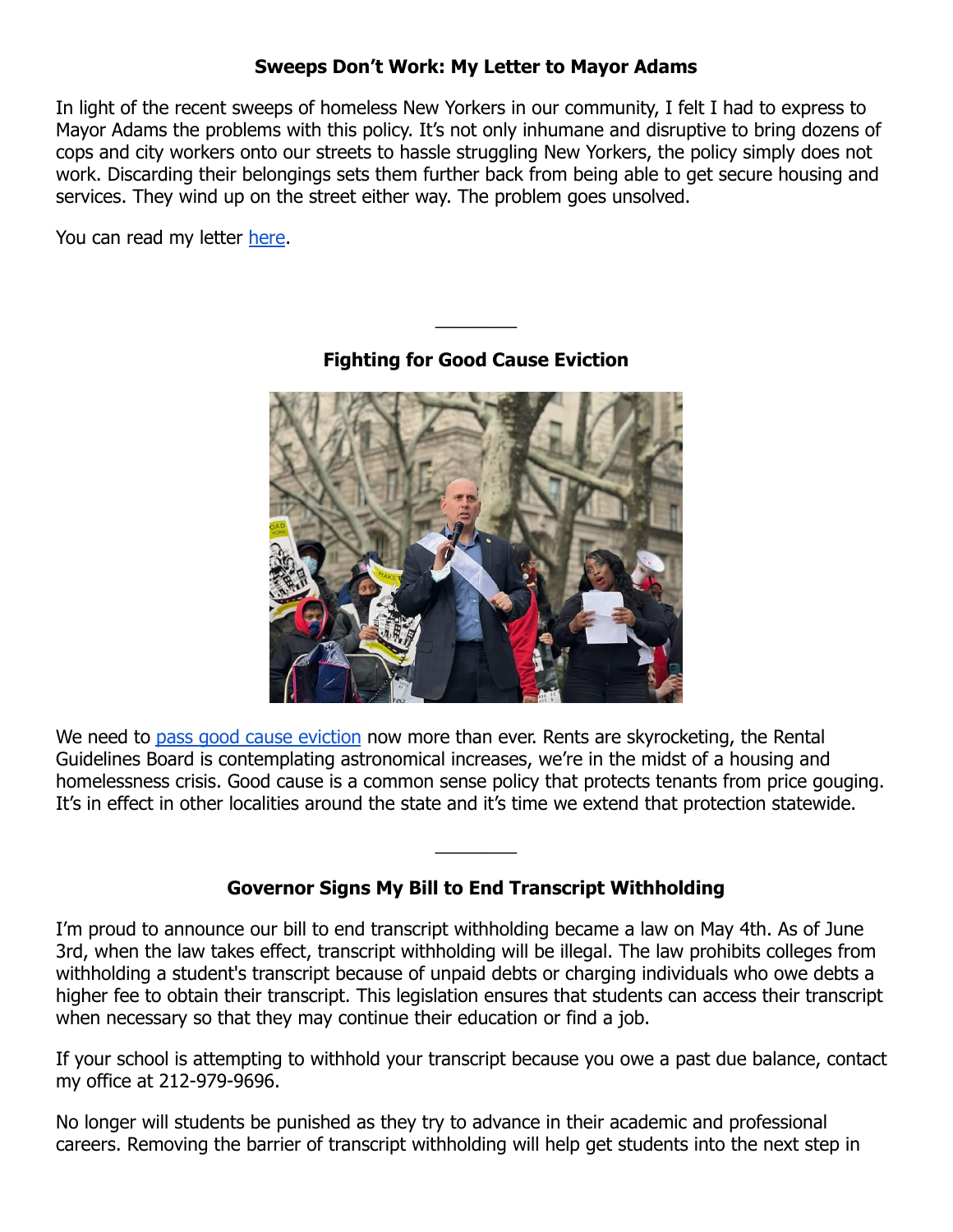their lives, while they work to meet their obligations to their schools. I'm proud to have worked with Senator Kevin Thomas, Chair of the Assembly Committee on Higher Education, Deborah Glick, and many higher education advocates to pass this legislation. I want to thank the Governor for standing up for students by signing our bill.

# **Passing Our Bills on Legislative Disability Advocacy Day**

**\_\_\_\_\_\_\_\_**



I joined with my colleagues Assemblymember Tom Abinanti, Chair of the Committee on people with disabilities, Assemblymember Chris Burdick, Chair of the Subcommittee on Employment Opportunities for People with Disabilities, and disability advocates from across New York to announce a package of disability bills that passed Assembly earlier this week on Legislative Disability Advocacy Day.

Two of my bills in the

package passed the Assembly, A8599 and A8816. The first bill would require the public posting of civil service jobs and specify which are set aside for people with disabilities. The second bill requires state agencies to work together to streamline the process for people with disabilities accessing services provided by the state.

Attention to disability issues in the Legislature has been growing thanks to an increasingly active advocacy sector and legislators willing to prioritize the issues. In 2021, both houses of the legislature established standing committees on people with disabilities to consider legislation with impacts to the state's diverse disability community. Also in 2021, the final budget included the largest investment in enhancing supports for students with disabilities attending higher education institutions in New York State in decades. Funding for students with disabilities was reappropriated in the SFY 2022-23 budget.

In addition to the legislative package, we gave citations to over a dozen individuals and organizations serving and representing the disability community in recognition of their contributions to making New York a more inclusive state.

It's an honor to welcome so many dedicated advocates to the Capitol and recognize their contributions in pushing this package of legislation to help New Yorkers across the finish line.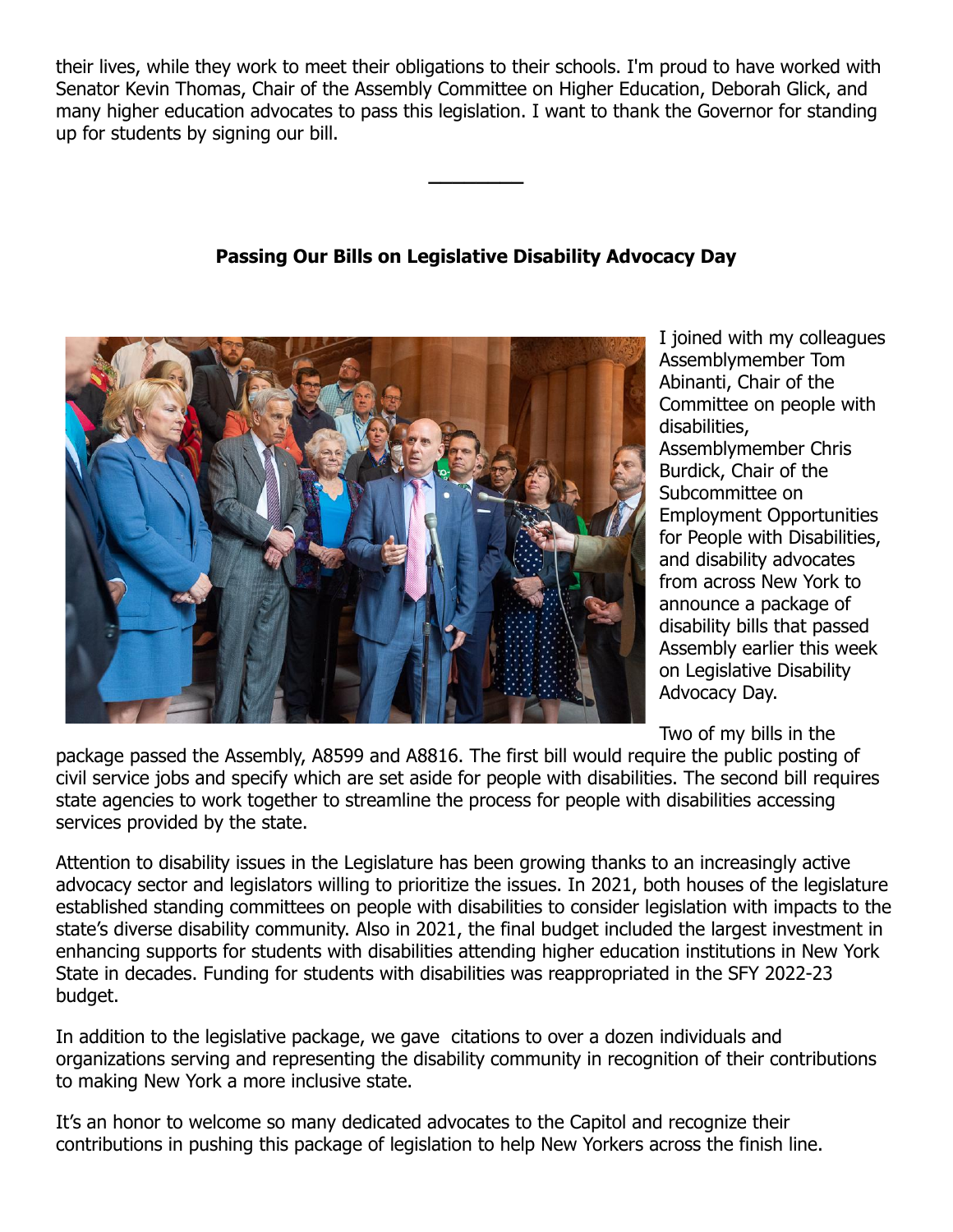Together, we are steadily raising the profile of disability issues in our state. I look forward to continuing the fight with my colleagues in the legislature and the activists that make this work possible.

# **Rent Guidelines Board Takes Preliminary Vote**

 $\overline{\phantom{a}}$ 

Last week, the Rent Guidelines Board (RGB) took a preliminary vote and approved raising rents on 1 year and 2 year leases by a range of 2%-4% and 4%-6%, respectively. To follow through with these increases would be a dangerous mistake. The RGB's own research, as well as additional economic indicators simply do not support raising rents on stabilized tenants, many of whom are on fixed incomes and are rent burdened. According to the RGB, landlords have continued to receive an average net operating income of \$302,000. In contrast, rent-stabilized tenants have a median income of \$44,560. It's easy to see why a rent freeze is necessary.

 $\overline{\phantom{a}}$ 



In a survey fielded by the Regional Plan Association, 67% of respondents support legalizing basement and garage apartments to provide more housing options in the region, including 70% of respondents from Long Island, 10-point and 19-point increases since October 2021, respectively.

I have introduced [legislation](https://nyassembly.gov/leg/?bn=a9802) with Senator Brian Kavanagh to empower New York City to safely legalize basement apartments. The bill has Mayor's backing along with dozens of housing, planning, and immigrant rights groups. Read about the growing list of supporters [here.](https://twitter.com/CaseyBerk/status/1522212295194996738?s=20&t=ivl-NOli3KMOYwMCT79bew)

#### **New Lieutenant Governor**

 $\overline{\phantom{a}}$ 

Former Lieutenant Governor Brian Benjamin stepped down following his indictment for federal fraud and bribery charges. I supported removing him from the ballot but voted against a bill that allows someone to replace him on the ballot. While it makes sense to create pathways for candidates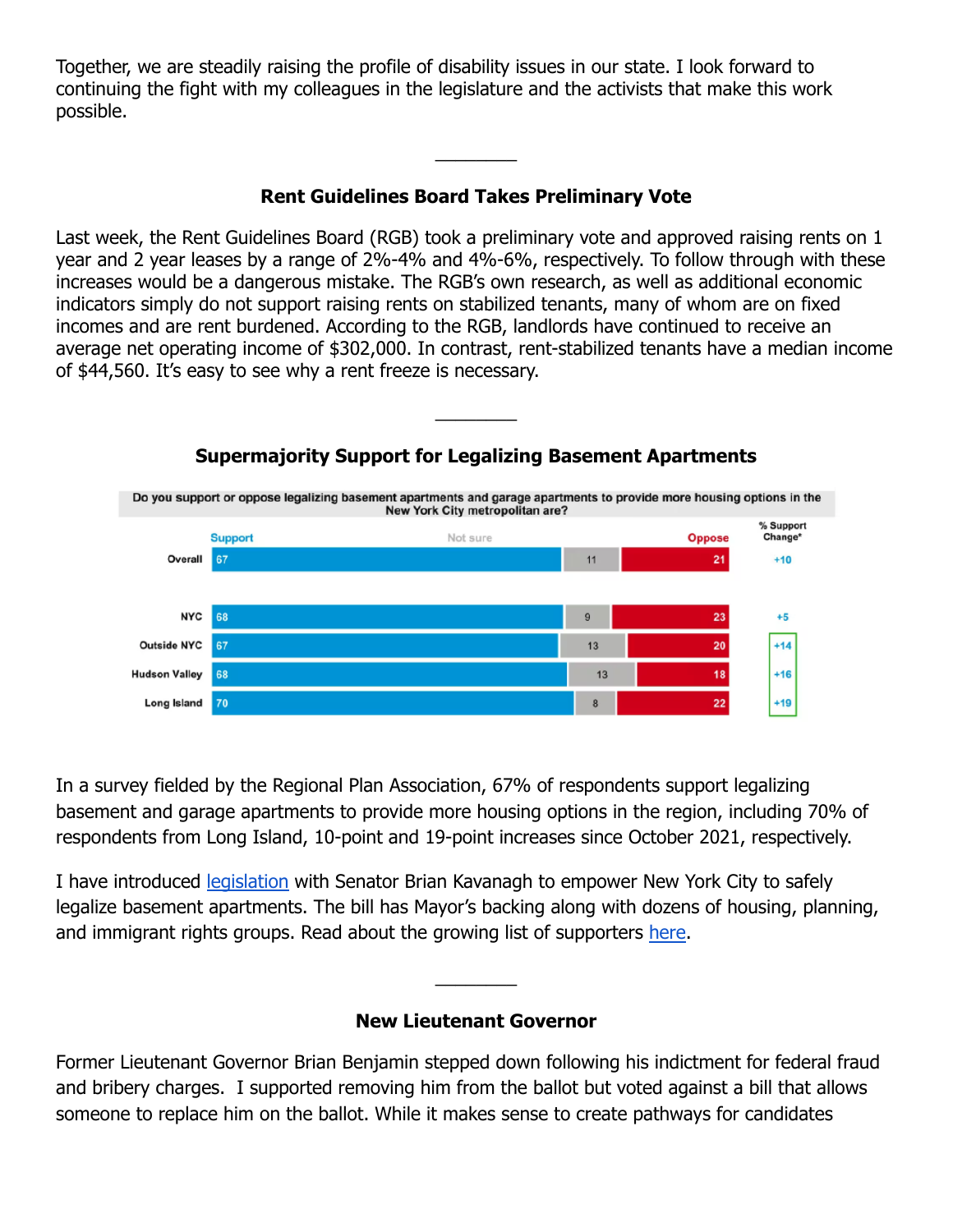running for office to take themselves off the ballot if they want to, the larger issue here is the timing of the law, which undermines the public's confidence in government.

# **Summer Reading Challenge**

 $\overline{\phantom{a}}$ 

We're inviting kids in the 74th Assembly District to participate in the New York State Assembly's annual Summer Reading Challenge, held in partnership with New York State Libraries. The theme for the 2022 challenge is "Oceans of Possibilities" to encourage children to explore strange and new worlds and fall in love with exciting characters and stories. Young readers who complete the challenge will receive an Assembly Excellence in Reading certificate to celebrate their achievement.

During summer break, students often experience a decrease in reading proficiency. Known as the "summer slide," this phenomenon can compound over multiple summers and requires schools to apportion resources to help kids catch back up in the fall. Reading helps children prepare for the new school year and maintain their academic progress, and is a fun activity for students and families. New Yorkers are also encouraged to visit their local library for summer reading recommendations and a host of other programs and services. Find your library here: [https://www.nypl.org/locations.](https://www.nypl.org/locations)

The challenge asks children to read a book for a minimum of 15 minutes a day for at least 40 days during July and August. Children can read on their own or with a partner or caregiver and mark off days on the calendar provided. Once they've completed 40 days or more, they submit the calendar to our office to receive a certificate in the mail.

For more information about the Summer Reading Challenge, please visit summerreadingnys.org, email elliotc@nyassembly.gov or call Assemblymember's office at 212-979-9696.

## **Upcoming Events**

 $\overline{\phantom{a}}$ 

Paper Shredding Event 5/21 @ 11:00 AM - 3:00 PM

We're partnering with Beam living to host a paper shredding event on Saturday May 21st from 11:00 AM to 3:00 PM at Stuy Town on 14th St Loop Toad (1 Stuyvesant Oval)

No electronics or batteries, paper only. Please call 212-979-9696 or email [events.district74@gmail.com](mailto:events.district74@gmail.com) with any questions.

#### Hang With Harvey - June

 $\overline{\phantom{a}}$ 

- Tuesday June 7th, 4:00 5:30 pm C Town Supermarket 188 Avenue C
- Thursday June 9th, 2:00 3:30 pm St. Vartan Park East 35th St & 1st Ave
- Thursday June 16th, 2:00 3:30 pm Augustus St. Gaudens Playground East 20th St and 2nd Ave
- Wednesday June 22, 4:00 5:30 pm Stuyvesant Town East 14th Street & Avenue